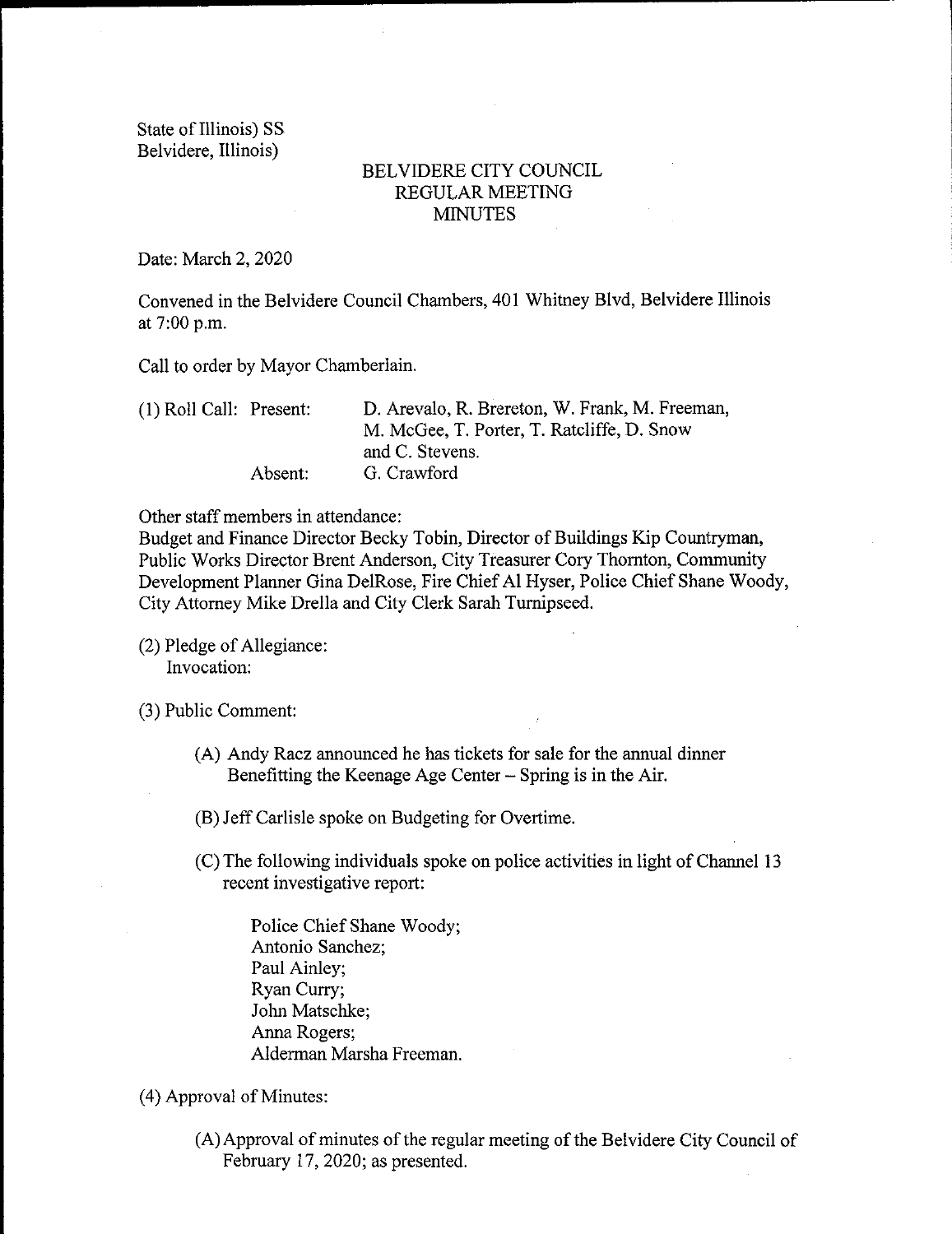Motion by Ald. Porter, 2<sup>nd</sup> by Ald. Snow to approve the minutes of the regular meeting of the Belvidere City Council of February 17, 2020. Roll Call Vote: 9/0 in favor. Ayes: Arevalo, Brereton, Frank, Freeman, McGee, Porter, Ratcliffe, Snow and Stevens. Nays: None. Motion carried.

- 5) Public Hearing: None.
- 6) Special Messages and Proclamations: None.
- 7) Approval of Expenditures: None.
- 8) Committee Reports and Minutes of City Officers:
	- A) Minutes of Committee of the Whole— Public Safety and Finance and Personnel of February 24, 2020.

Motion by Ald. Snow,  $2<sup>nd</sup>$  by Ald. McGee to approve the minutes of Committee of the Whole - Public Safety and Finance and Personnel of February 24, 2020. Roll Call Vote: 9/0 in favor. Ayes: Brereton, Frank, Freeman, McGee, Porter, Ratcliffe, Snow, Stevens and Arevalo. Nays: None. Motion carried.

- 9) Unfinished Business:
	- $(A)$  Ord. #484H 2<sup>nd</sup> Reading: An Ordinance Amending Article II, Trees and Shrubs of Chapter 118, Vegetation of the City of Belvidere Municipal Code.

Motion by Ald. Arevalo, 2<sup>nd</sup> by Ald. Porter to pass Ord. #484H. Roll Call Vote: 9/0 in favor. Ayes: Frank, Freeman, McGee, Porter, Ratcliffe, Snow, Stevens, Arevalo, and Brereton. Nays: None. Motion carried.

(B) Motion to approve City Attorney drafting an ordinance for gas use tax and an agreement with NICOR to collect tax. Tabled October 7, 2019 agreement with NICOR to collect tax.

10) New Business:

 $(A)$  Ord. #485H – 1<sup>st</sup> Reading: An Ordinance Amending Section 98-12 of the City of Belvidere Municipal Code.

Let the record show Ordinance #485H was placed on file for first reading.

 $(B)$  Resolution # 2106-2020 – A Resolution Authorizing the Execution of a Sub-Grant Agreement with the Region <sup>1</sup> Planning Council for Census Funding.